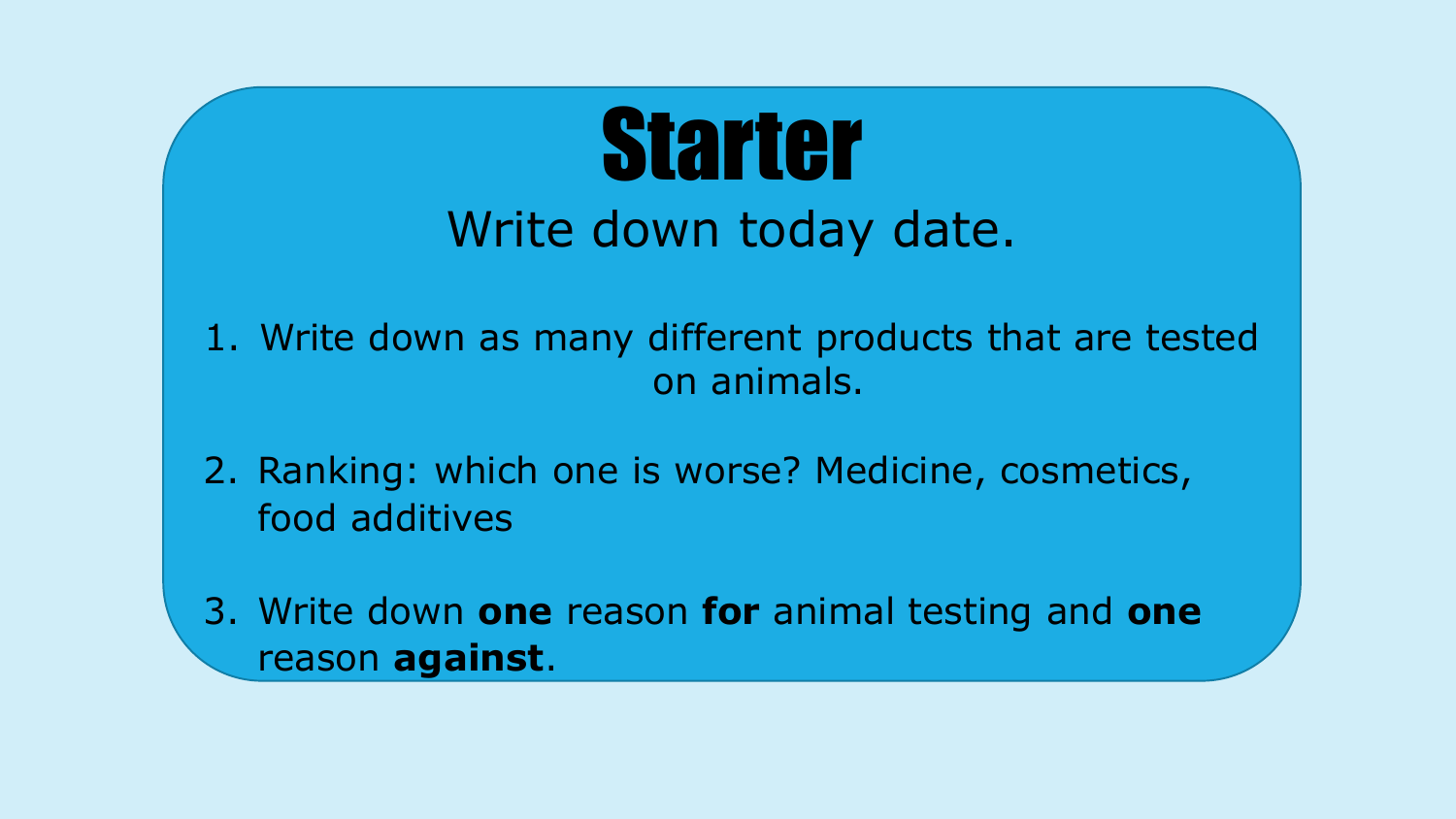

#### **Learning Intention**

- To examine the ways animals are kept in captivity.
- To develop evaluation skills.





#### **Key words**

**Captivity** Conservation Preserve Welfare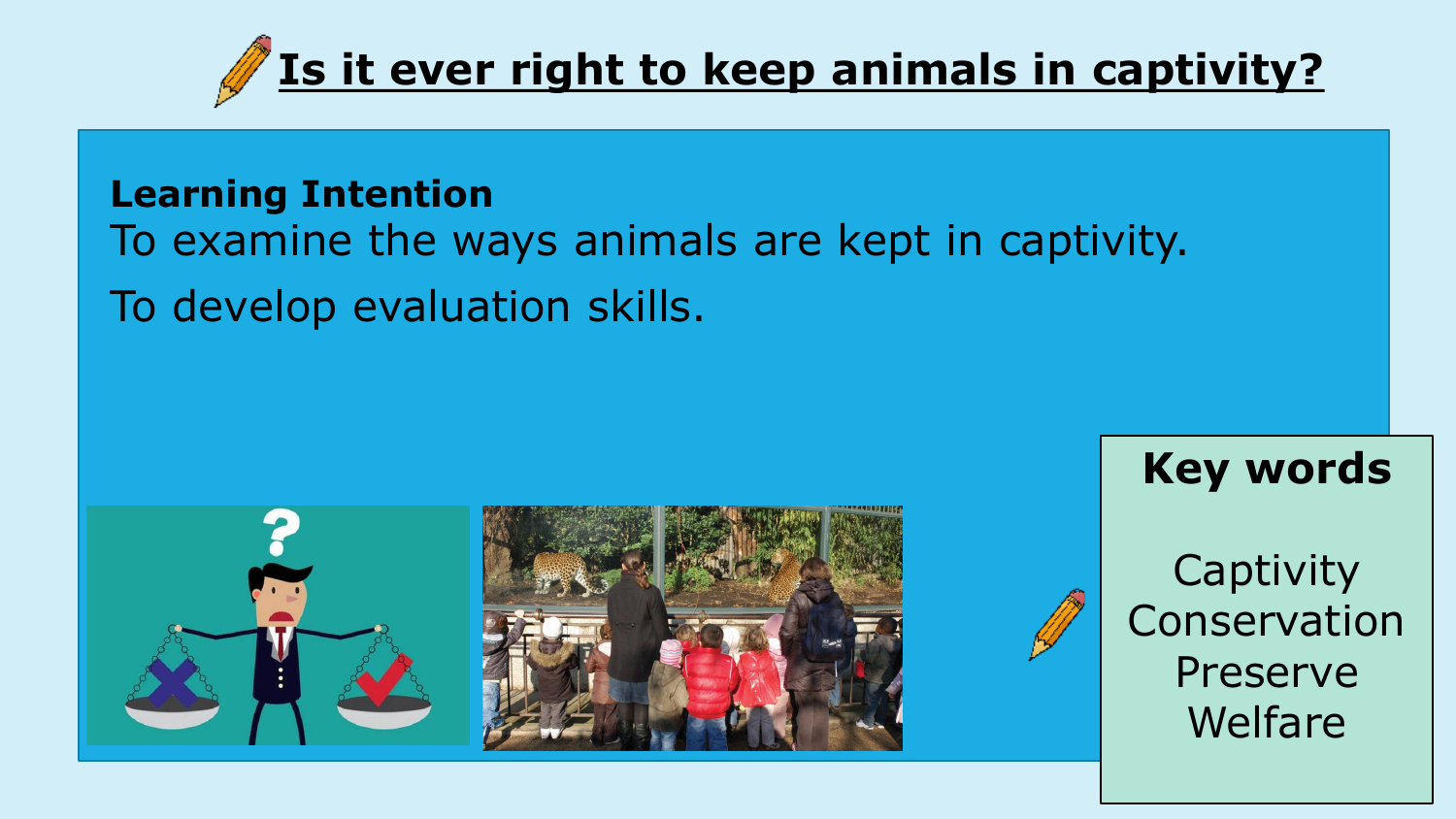#### **Success criteria**

I can:

- Describe at least one way animals are kept in captivity.
- Identify arguments for and against.
- Make a judgment on an ethical issue.



**Key words Captivity** Conservation Preserve Welfare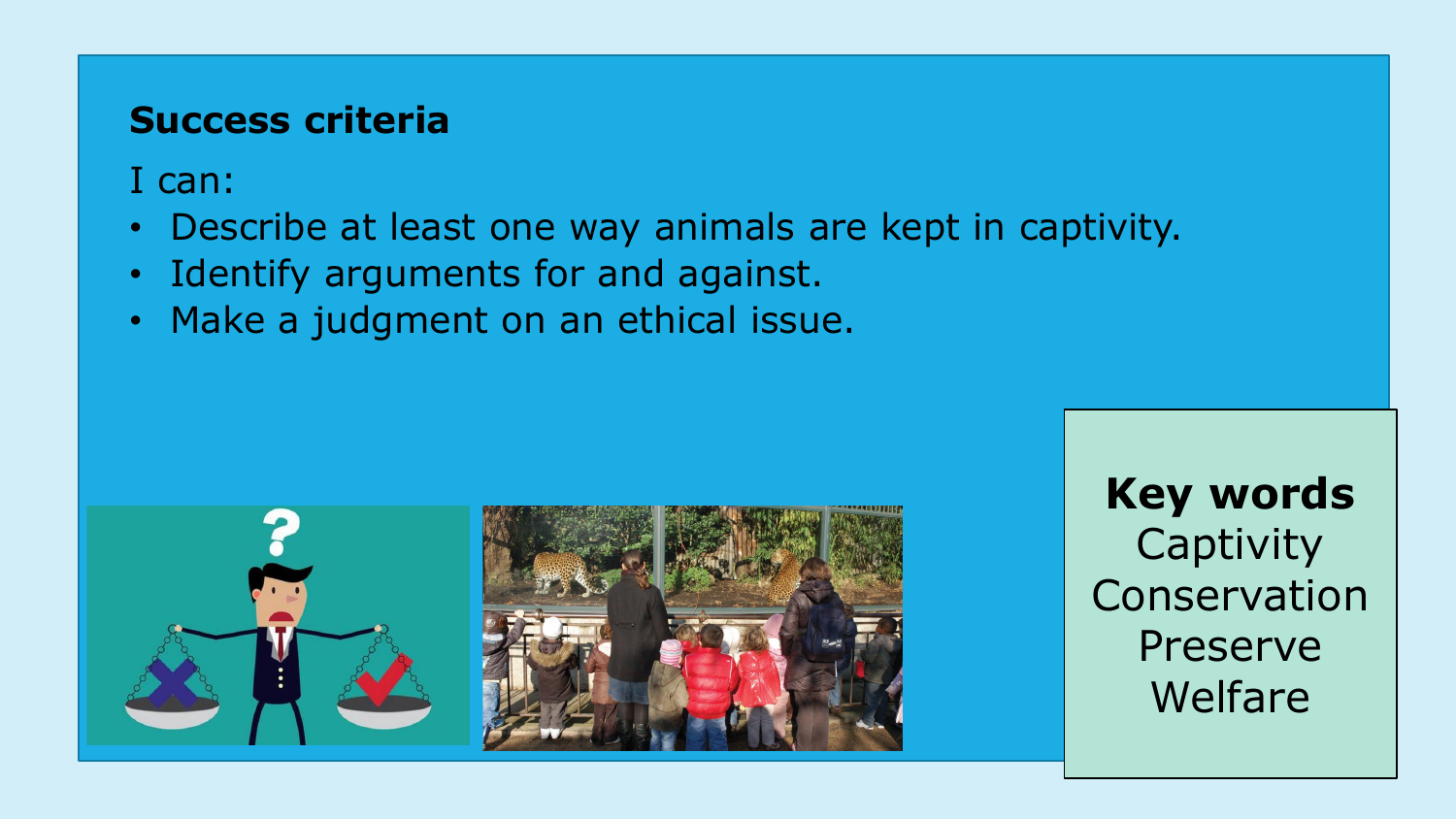Have a look at the response from our survey.

What is different about this from the responses about animal testing?

Can you find out the percentage difference?

7. Is it ok to keep wild animals in a zoo? **More Details** 



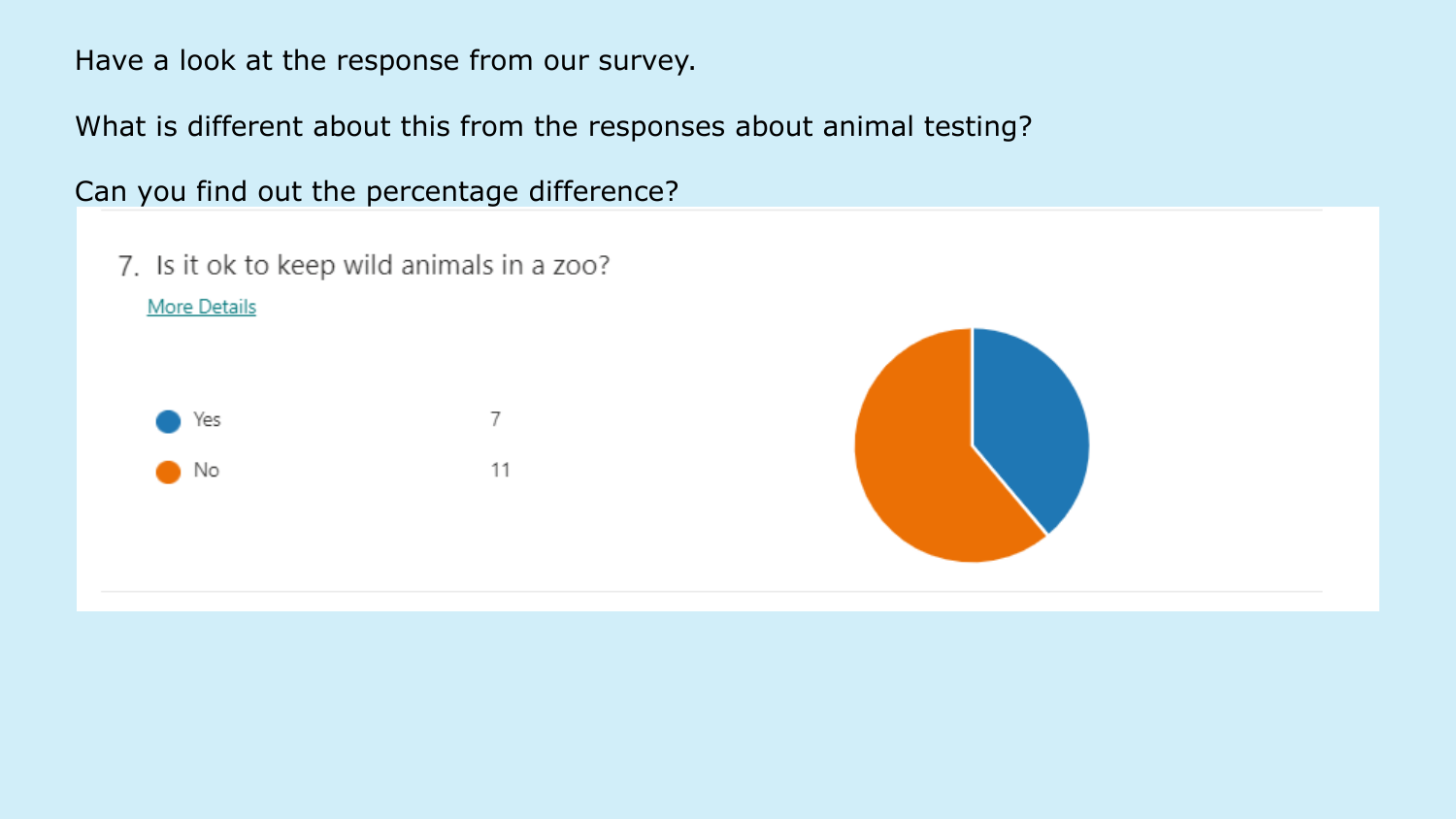

### SHOULD ANIMALS BE KEPT IN ZOOS?

Zoos maintain a collection of wild animals, typically in a park or garden, for study, conservation, or display.

Modern day zoos tend to keep animals in order to preserve a species that is under threat in the wild.

They are required to treat their animals in an appropriate way.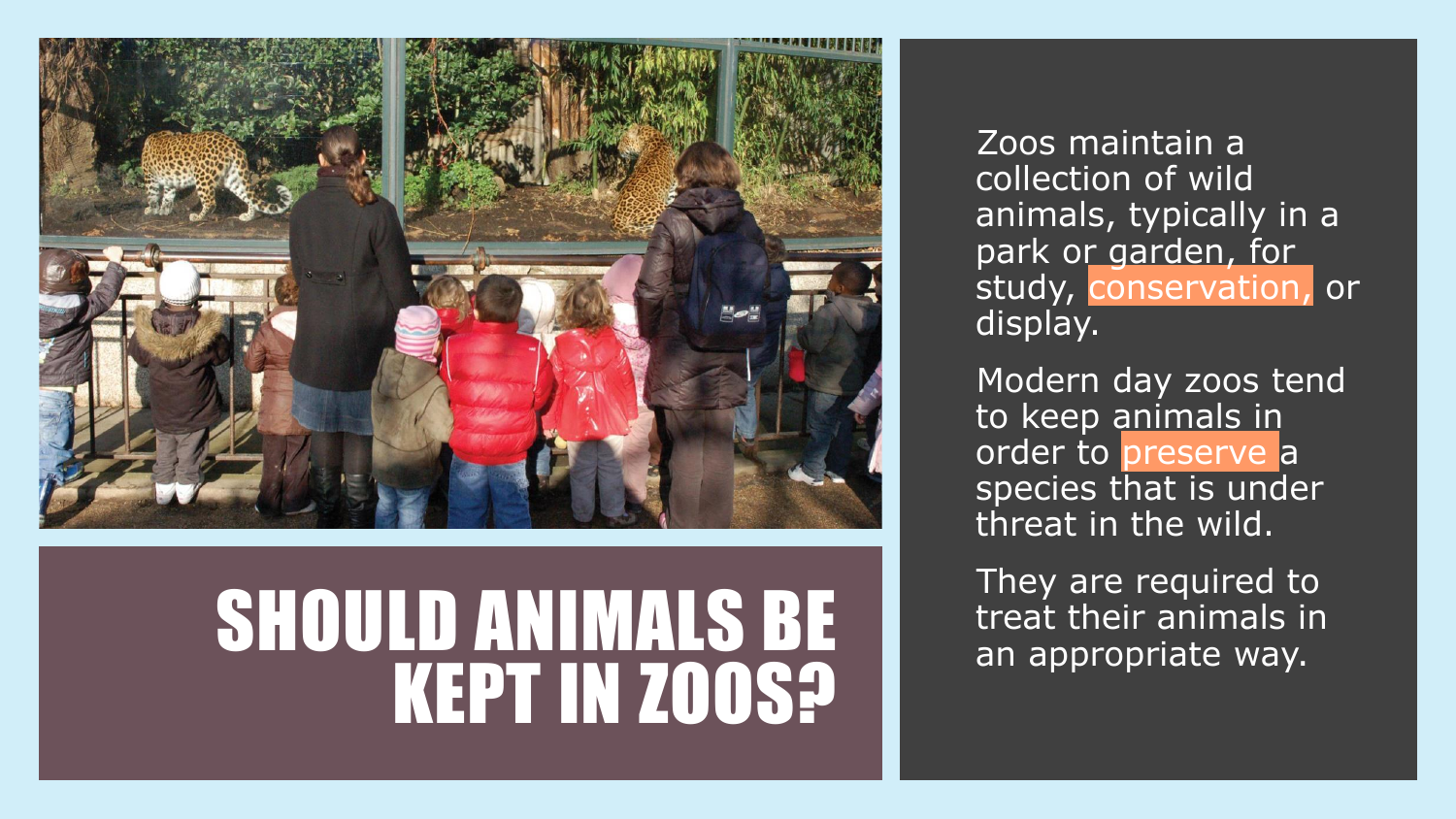## TODAYS KEY WORDS



Conservation

This is the conditions of the animals environment and how they are coping.

To keep something as it is.

Preserve

Used to talk about wild animals that are held by humans and prevented from leaving.

Welfare

The act of protecting ecosystems and environments to protect the animals that live there.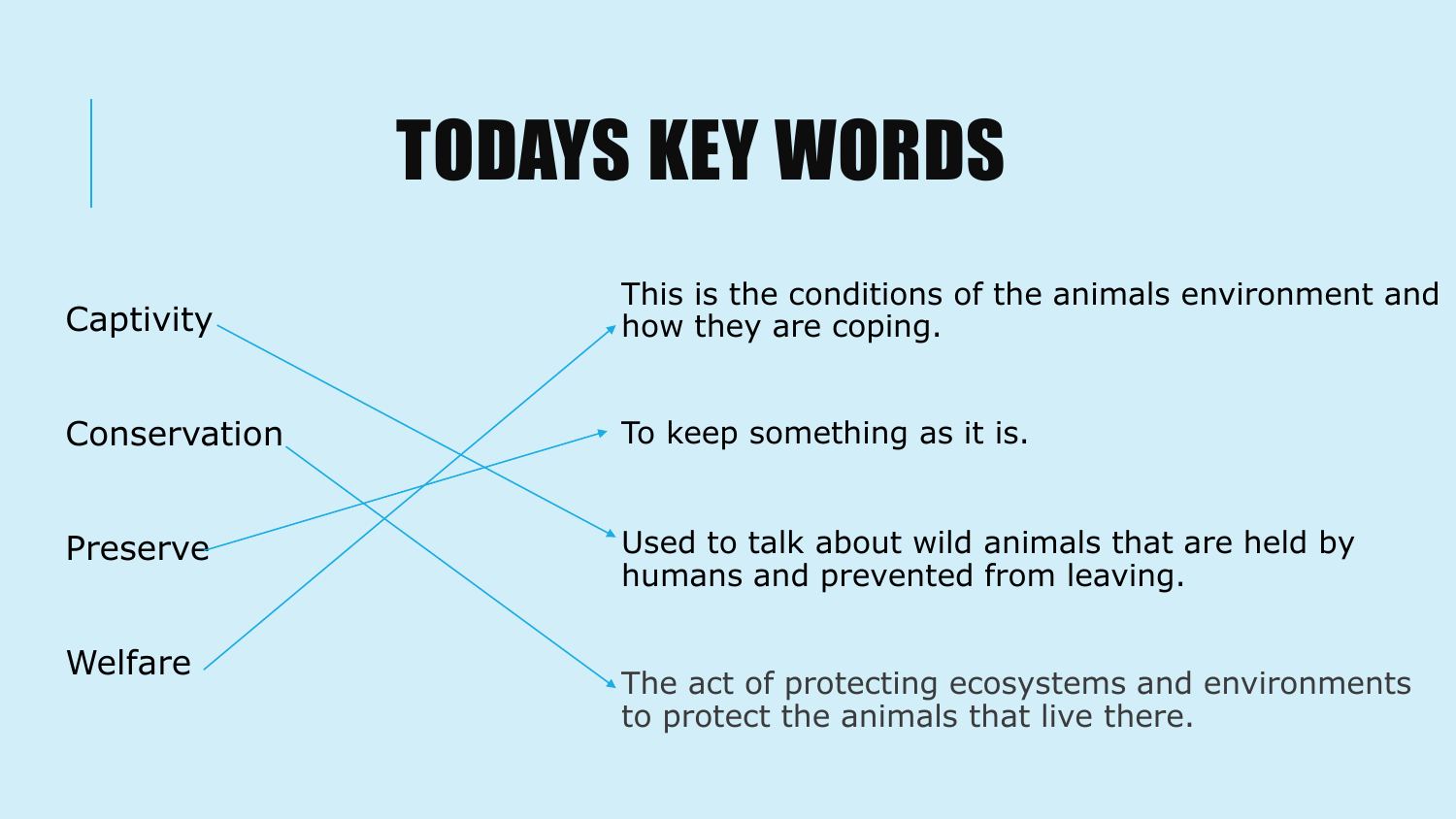

### ANIMALS AT THE ZOO

What animals do we find at the zoo.

Follow the link below to help create a class word cloud.

Try and include at least three different animals.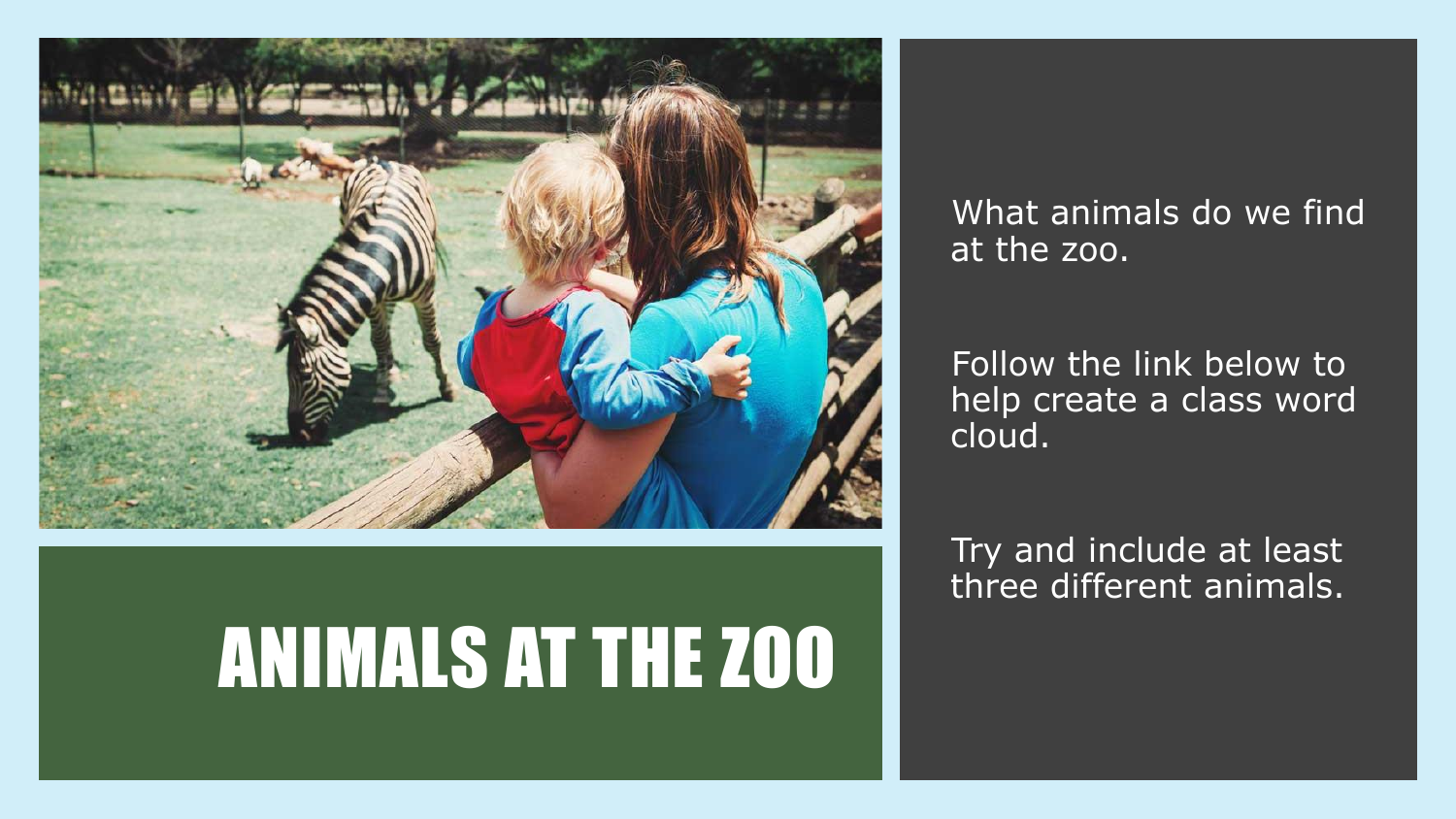

# THE MODERN ZOO

**First** we are going to watch a clip about the importance of Zoos. [\(152\) Why do we need zoos?](https://www.youtube.com/watch?v=XOrPmOXhxo0) – YouTube

**Then** we will answer the questions below.

1.what are the rules of the modern zoo?

- 2. how do zoos help us to preserve our planet?
- 3. Why are breeding programmes important for animals?
- 4. How can zoos help biologists?
- 5. What animals have benefited from zoos?

**Finally** we will examine the arguments for and against zoos.

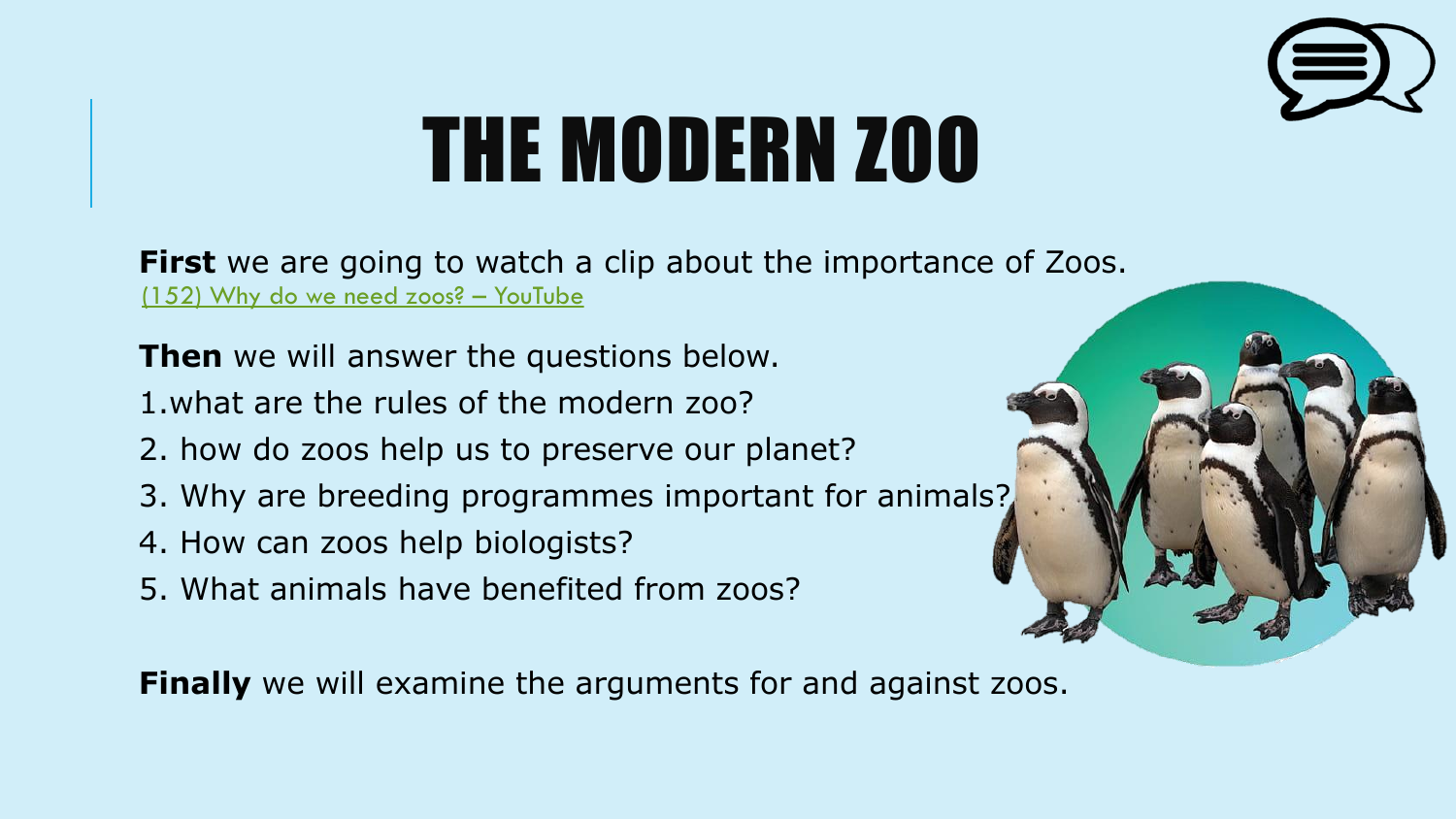## ARGUMENTS FOR AND AGAINST ZOOS



Have a look at the statements below.

They are not in the correct order.

It is your task to decide which are arguments for, and which are against zoos.

| Zoos can educate the public and can motivate<br>them to protect the animals.                                             | If zoos are teaching children anything, it is that<br>imprisoning animals for our own entertainment<br>is ok. |
|--------------------------------------------------------------------------------------------------------------------------|---------------------------------------------------------------------------------------------------------------|
| Zoos can save endangered species.                                                                                        |                                                                                                               |
|                                                                                                                          | Seeing an animal in person is much more                                                                       |
| We do not have the right to capture and confine<br>animals.                                                              | memorable.                                                                                                    |
|                                                                                                                          | Animals in captivity suffer from stress and                                                                   |
|                                                                                                                          | boredom.                                                                                                      |
| A good zoo can provide the animals will an<br>enriched environment where they are cared for<br>and have plenty of space. | The majority of breeding programmes don't<br>release the animals back into the wild.                          |